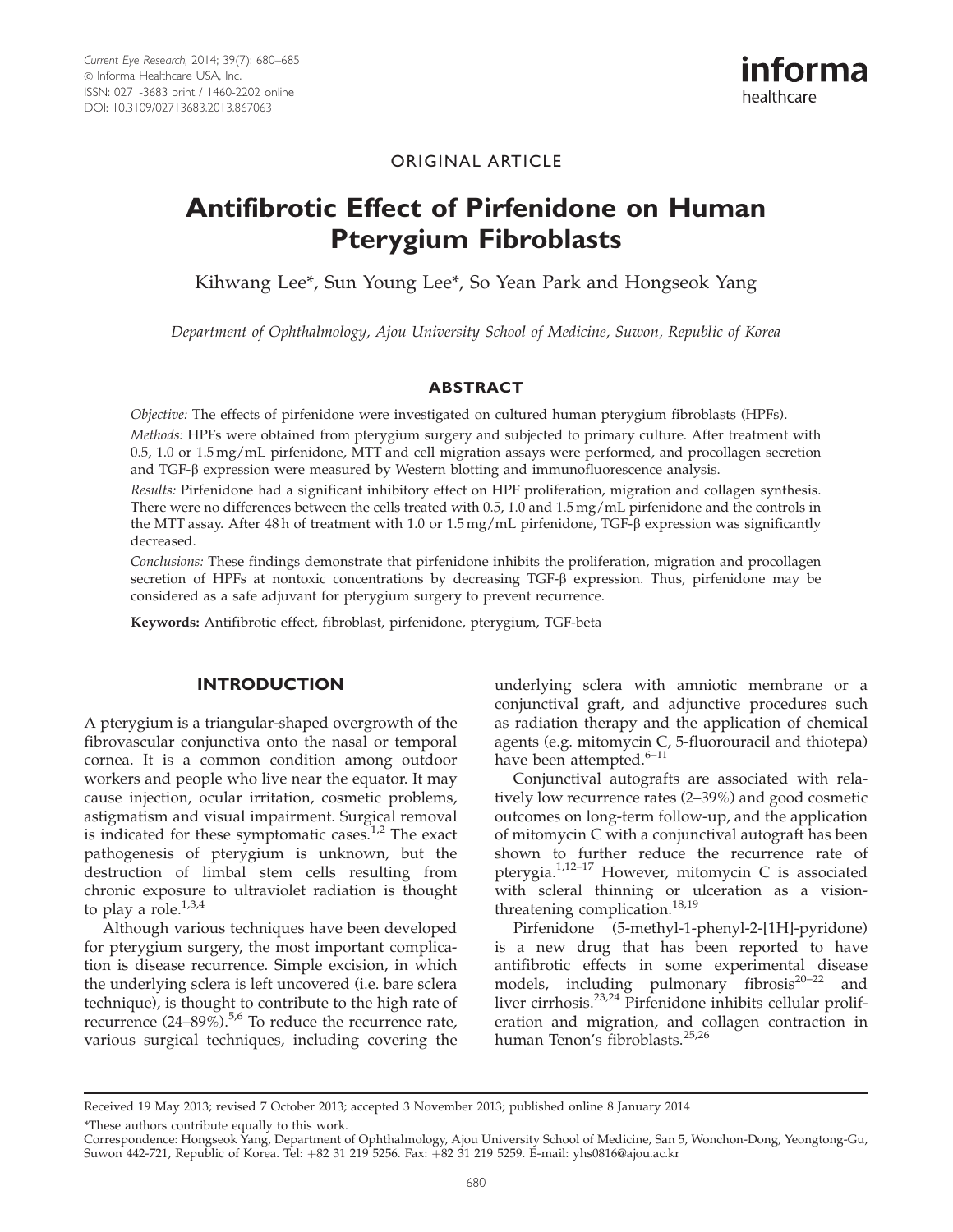The purpose of this study was to evaluate the antifibrotic effect of pirfenidone on primary cultured pterygeal fibroblasts and to examine the utility of pirfenidone as a potential adjunctive treatment to reduce the pterygium recurrence rate.

## MATERIALS AND METHODS

Seven different human pterygium fibroblasts (HPFs) cell lines were cultivated from subconjunctival connective tissue gained from pterygium patients as a surgical specimen during the surgical removal of primary ones, with their informed written consent. Note, however, that the diagnosis of pterygium was purely clinical and no histological confirmation was performed. After surgical excision, subconjunctival connective tissue was propagated in Dulbecco's modified Eagle medium (DMEM; Gibco Life Technologies, Karlsruhe, Germany) supplemented with 10% fetal bovine serum (FBS; Gibco Life Technologies), 100 U/mL penicillin, and 100 g/mL streptomycin (Gibco Life Technologies). The cells were maintained at  $37^{\circ}$ C in  $5\%$  CO<sub>2</sub> in a humidified atmosphere, and the medium was changed every 3 days thereafter. Cells between the third and sixth passages were used for all experiments.

## 3-[4, 5-Dimethylthiazol-2-yl]-2, 5-diphenyl tetrazolium bromide (MTT) Assay

Human pterygium fibroblasts were seeded in 96-well tissue culture plates at a concentration of  $10^4$  cells/ well for 48h in DMEM containing 10% FBS. These quiescent cells were then washed and immersed in DMEM containing 10% FBS supplemented with increasing concentrations of each pirfenidone  $(0, 0.5, 1.0 \text{ or } 1.5 \text{ mg/mL})$  in triplicate for 48 h. After incubation with  $180 \mu$ L of DMEM and  $20 \mu$ L of  $5 \,\text{mg/mL}$  MTT for 4 h at 37 $\degree$ C, the MTT solution was discarded.

A total of  $180 \mu L$  of DMSO (Amresco, Solon, OH) was used to dissolve the formazan precipitate by shaking the dishes for 10 min at 200 rpm on an orbital shaker. The absorbance was computed at a wavelength of 540 nm in each well using a microplate reader (Bio-Rad, Munich, Germany). Cells that stained positively with MTT were considered viable cells.

## Cell Migration Assay

Cell migration was monitored from a confluent area to an area that was mechanically denuded of cells (i.e. scratch-wound assay). Initially, HPFs were grown to a confluent monolayer and then serum-deprived for 24 h. After the medium was discarded, a scratch was created in a straight line across the cells with a p1000 pipette tip. The plates were then rinsed with PBS to remove the suspended cells and incubated with DMEM supplemented with 0, 0.5, 1.0 or 1.5 mg/mL pirfenidone. Wound closure was monitored and photographed after 48h under a light microscope and the number of migrating cells between the edges was counted.

# Procollagen Type I C-peptide (PIP) Enzyme Immunoassay (EIA)

Cells were treated with 0, 0.5, 1.0 or  $1.5 \,\mathrm{mg/mL}$ pirfenidone for 48 h. The supernatants were processed for analysis using a PIP EIA kit (Takara, Tokyo, Japan) according to the protocol provided by the manufacturer. The color reaction was measured at 450 nm.

## Western-Blot Assay

Human pterygium fibroblasts were treated with 0, 0.5, 1.0 or 1.5 mg/mL pirfenidone for 48 h. The cells were then lysed in mammalian protein extraction reagent (RIPA buffer; Sigma, St. Louis, MO). The final protein concentrations were determined with a BCA protein assay kit (Bio-Rad Laboratories, Inc., Hercules, CA) according to the manufacturer's specifications.

Prepared samples were heated to  $100^{\circ}$ C for  $5$  min; for each sample the same amount of total protein was added to a well of a 12% acrylamide gel and resolved by SDS–PAGE. The separated proteins were transferred to a PVDF membrane (Bio-Rad Laboratories, Inc.). Nonspecific binding was blocked by incubation with 5% nonfat milk for 1 h prior to overnight incubation with 1:500 anti-TGF-b antibodies (Cell Signaling, Beverly, MA) at  $4^{\circ}$ C. After washing, the membrane was incubated with a 1:1000 dilution of anti-rabbit IgG HRP-linked antibodies (Cell Signaling) in PBS-Tween. Detection of specific proteins was carried out with an ECL Western blotting kit according to the manufacturer's instructions.

## Immunofluorescence

Human pterygium fibroblasts were treated with 0, 0.5, 1.0 or 1.5 mg/mL pirfenidone on coverslips for 48 h. They were then fixed with 4% paraformaldehyde for 30 min and permeabilized with 0.5% Triton in PBS for 20 min. The cells were then incubated overnight at 4°C with the following primary antibodies: rabbit polyclonal anti-TGF-b (1:25 dilution; Abcam). The secondary antibodies (green) were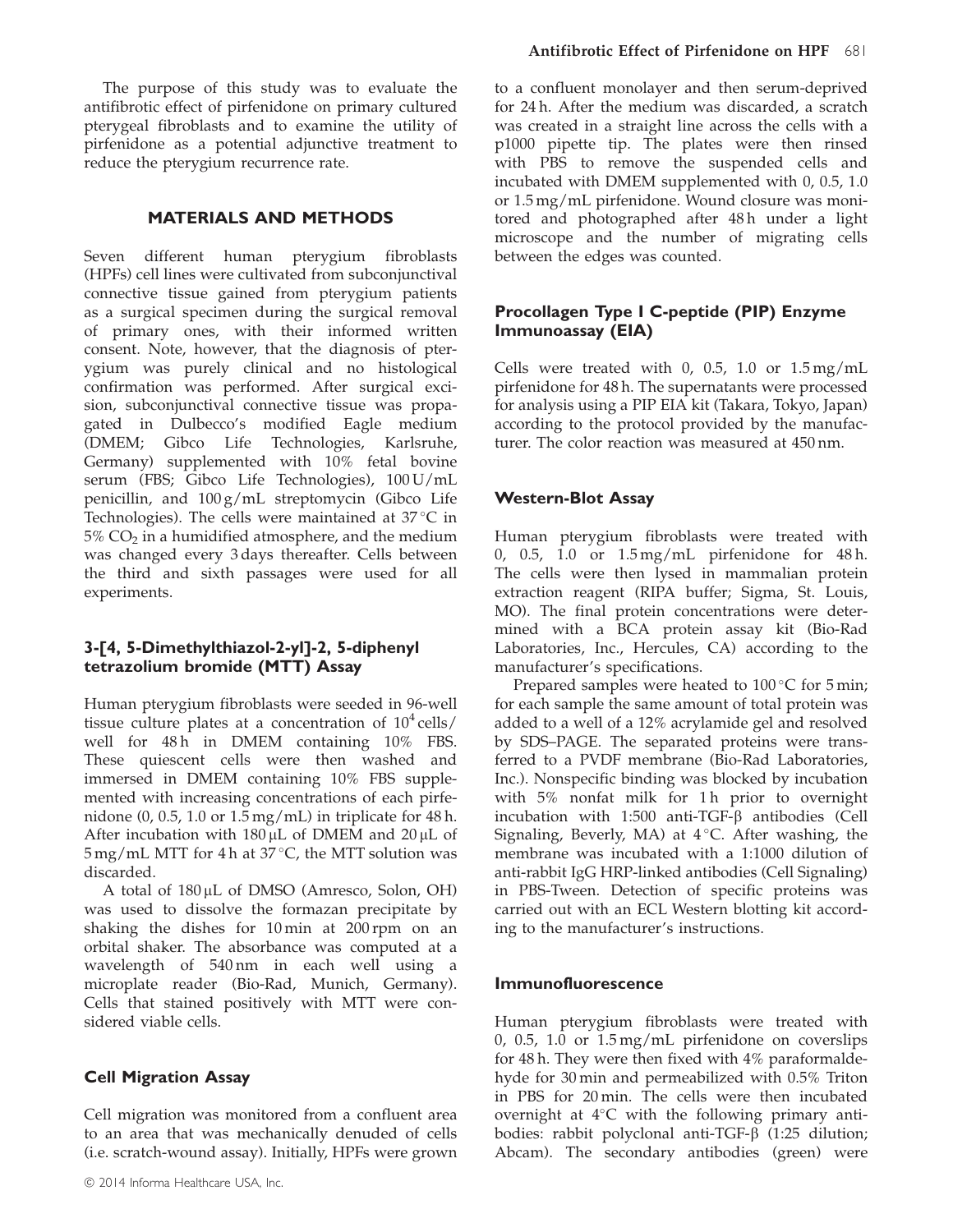

FIGURE 1. Effect of pirfenidone on HPF migration. (A) Light microscopic images showed a decreased number of migrated cells at 48 h, after a scratch wound was inflicted across the cells and treated with 0, 0.5, 1.0 and 1.5 mg/mL pirfenidone. (B) Each treated group had a statistically significant difference compared with the others (\*p<0.05). The most obvious suppression was shown at a concentration of 1.5 mg/mL pirfenidone. The data in each bar are the mean number of cells that migrated through the membrane in three separate experiments. Magnification,  $\times 40$ .

Alexa Fluor 488 goat anti-rabbit IgG  $(H + L)$ , used at a 1:500 dilution for 2 h. Nuclei were stained with Hoechst 33342. The cells, then, were analyzed with a fluorescence microscope.

## Statistical Analysis

A one-way analysis of variance and a post hoc test (Scheffé's test) were used to identify significant differences between the control and pirfenidonetreated groups.  $p<0.05$  was considered statistically significant.

#### RESULTS

#### Effect of Pirfenidone on HPF Motility

The most significant reduction in HPF motility was noted at pirfenidone concentration of 1.5 mg/mL (Figure 1). All treated and untreated cells migrated during 48h of observation. At concentrations of 0 (control), 0.5, 1.0 and 1.5 mg/mL, the average migrated cell counts were 1478, 1048, 759 and 510, respectively; each had a significant difference from the others ( $p<0.05$ ).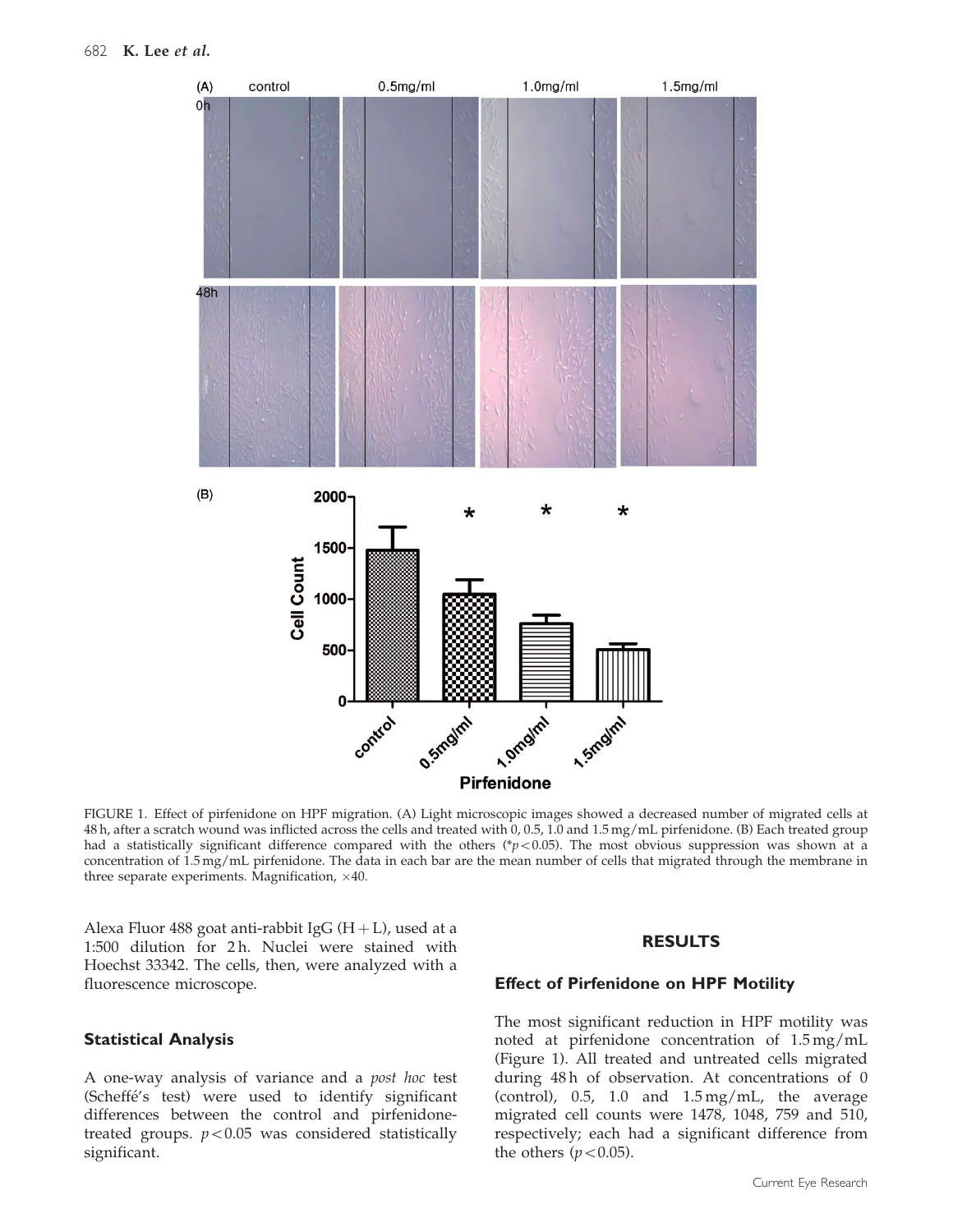

FIGURE 2. The toxicity of pirfenidone in HPFs. HPFs were treated with 0(control), 0.5, 1.0 and 1.5 mg/mL pirfenidone, for 48 h, and the toxicity was detected by an MTT assay. Absorbance was read at 540 nm. The error bars represent the SD of four experiments ( $p<0.05$ ).

#### Effect of Pirfenidone on HPF Viability

MTT assays were performed to analyze pirfenidone toxicity and to clarify whether the reported effects could have been influenced by harmful pirfenidone side effects. As shown in

Figure 2, HPF viability was not affected by 48 h of incubation with pirfenidone at 0, 0.5, 1.0 or 1.5 mg/mL.

## Effect of Pirfenidone on Collagen Production in HPFs

To evaluate the effect of pirfenidone on collagen production by HPFs, we conducted an assay for PIP. Compared with the controls, there was a significant decrease in collagen synthesis at concentrations of 1.0 and  $1.5 \,\text{mg/mL}$  ( $p<0.05$ ) (Figure 3).

#### Effect of Pirfenidone on  $TGF-\beta$  Expression

Human pterygium fibroblasts were treated with 0, 0.5, 1.0 or 1.5 mg/mL pirfenidone for 48 h. The cell lysates were subjected to immunoblot analysis for TGF- $\beta$ expression. Compared with the controls, there was significant downregulation of TGF- $\beta$  expression at concentrations of 1.0 and  $1.5 \,\text{mg/mL}$  ( $p<0.05$ ) (Figure 4). We further examined the distribution of  $TGF- $\beta$  in HPFs using immunocytochemistry. Figure 5$  $TGF- $\beta$  in HPFs using immunocytochemistry. Figure 5$ shows that TGF- $\beta$  was expressed in the cells. Staining for TGF- $\beta$  decreased significantly after exposure to pirfenidone.



FIGURE 3. Effects of pirfenidone on type I procollagen secretion in HPFs. HPFs were treated with 0 (control), 0.5, 1.0 and 1.5 mg/mL pirfenidone, for 48 h and type I procollagen protein secretion was evaluated by an ELISA. The error bars represent the SD of three independent experiments ( $p<0.05$ ).



FIGURE 4. Expression of TGF- $\beta$  in HPFs. Western blotting showed that pirfenidone reduced the protein level of TGF- $\beta$ compared with control cells. . The error bars represent the SD of three independent experiments ( $p<0.05$ ).

#### DISCUSSION AND CONCLUSIONS

Studies have shown that there may be a benefit to using both a conjunctival or limbal autograft and mitomycin C. An overview of these studies suggested that increased exposure (dose or duration) to intraoperative and post-operative mitomycin C is associated with greater efficacy along with an increased risk of complications. Scleral ulceration and delayed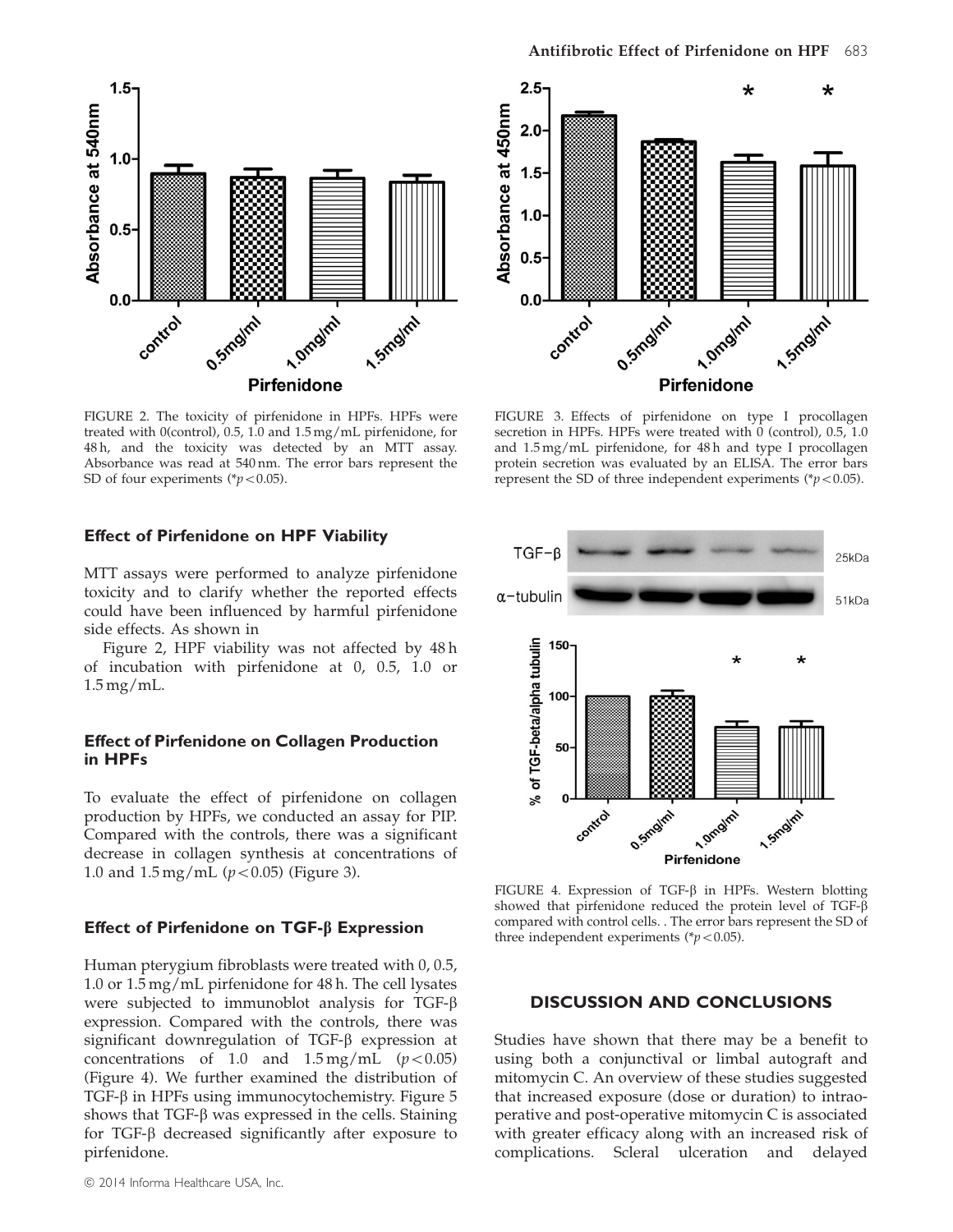<span id="page-4-0"></span>

FIGURE 5. Detection of TGF- $\beta$  using immunofluorescence. Immunofluorescence showed marked cytoplasmic and nuclear staining for TGF- $\beta$  in control HPFs (A1) and relatively moderate staining after treatment with 0.5 (B1), 1.0 (C1) and 1.5 (D1) mg/ mL pirfenidone, respectively. The images show a reduction in TGF-b after treatment with pirfenidone. A0, B0, C0 and D0 are the corresponding negative controls. Immunofluorescence was performed with Alexa Fluor 488-conjugated antibodies (green). The nuclei were counterstained with Hoechst 33342 (blue). Magnification,  $\times 400$ .

conjunctival epithelialization were associated with both intraoperative and post-operative mitomycin C use, and there is evidence that increased complications are related directly to an increased concentration and extent of exposure.<sup>[27](#page-5-0)</sup>

We would like to find efficient antifibrotic agents for use as adjuvants in pterygium surgery with reduced toxicity to prevent recurrence. Pirfenidone is an antifibrotic agent whose activity and safety has been established in tissues such as  $\log_2^{28,29}$  $\log_2^{28,29}$  $\log_2^{28,29}$ liver,<sup>[30](#page-5-0)</sup>and kidney.<sup>31</sup> In ophthalmology, it also has antifibrotic effects on human orbital fibroblasts in thyroid-associated ophthalmopathy<sup>[25](#page-5-0)</sup> and glaucoma filtration surgery.<sup>[26](#page-5-0)</sup>

In this study, we demonstrated the antifibrotic effect of pirfenidone on the migration of, and collagen synthesis by HPFs obtained from patients undergoing pterygium surgery. Our analyses showed that pirfenidone exhibits its inhibitory effects on HPFs in a dose-dependent manner. In the case of mitomycin C, the antifibrotic effect is related to toxic side effects. A single exposure of human Tenon's capsule fibroblast to mitomycin C for 5 min at the clinical concentration (0.4 mg/mL) resulted in 62% of cells death after 48 h. On the contrary, $32$  pirfenidone in the human eye is likely to be safe because our MTT assay showed no statistically significant change in cell viability between the control- and pirfenidone-treated groups. Moreover, in patients with pulmonary fibrosis, the drug has been applied orally at a daily dosage of

1800 mg with minimal adverse effects.<sup>[28](#page-5-0)</sup> However, our study possesses some limitations in that an in vitro experiment is not enough to assess the toxicity of pirfenidone. The *in vivo* toxicity of pirfenidone compared with mitomycin C should be explored in an animal model.

Lin et al. $^{26}$  $^{26}$  $^{26}$  suggested that pirfenidone suppressed the mRNA and protein expression of TGF- $\beta$  isoforms in a dose-dependent manner in human Tenon's fibroblasts. Similar to their findings, our ELISA, Western blot and immunofluorescencel data showed that the antifibrotic mechanism of pirfenidone in HPFs involves the suppression of TGF- $\beta$  expression and decreased collagen synthesis. It is believed that we are the first to use pirfenidone in primary cultured HPFs, and we showed the possible use of pirfenidone as an adjuvant for reducing the recurrence of pterygium.

In summary, pirfenidone had inhibitory effects on the proliferation and migration of, and collagen synthesis by primary cultured HPFs. Its antifibrotic effects may be related to the suppression of TGF- $\beta$ expression. Thus, pirfenidone may be a potential adjuvant for pterygium surgery. Further studies on animal models are, however, necessary to confirm pirfenidone's safe use as pterygium adjuvant therapy.

#### DECLARATION OF INTEREST

The authors report no conflicts of interest. The authors alone are responsible for the content and writing of the article. This study was supported by a faculty research grant of Ajou University School of Medicine for 2009.

### **REFERENCES**

- 1. Kheirkhah A, Hashemi H, Adelpour M, Nikdel M, Rajabi MB, Behrouz MJ. Randomized trial of pterygium surgery with mitomycin C application using conjunctival autograft versus conjunctival-limbal autograft. Ophthalmology 2012; 119:227–232.
- 2. Kheirkhah A, Adelpour M, Nikdel M, Ghaffari R, Ghassemi H, Hashemi H. Evaluation of conjunctival graft thickness after pterygium surgery by anterior segment optical coherence tomography. Curr Eye Res 2011;36: 782–786.
- 3. Chui J, Coroneo MT, Tat LT, Crouch R, Wakefield D, Di Girolamo N. Ophthalmic pterygium: a stem cell disorder with premalignant features. Am J Pathol 2011; 178:817–827.
- 4. Kwok LS, Coroneo MT. A model for pterygium formation. Cornea 1994;13:219–224.
- Jaros PA, DeLuise VP. Pingueculae and pterygia. Surv Ophthalmol 1988;33:41–49.
- Singh G, Wilson MR, Foster CS. Mitomycin eye drops as treatment for pterygium. Ophthalmology 1988;95:813–821.
- 7. MacKenzie FD, Hirst LW, Kynaston B, Bain C. Recurrence rate and complications after beta irradiation for pterygia. Ophthalmology 1991;98:1776–1780; discussion 81.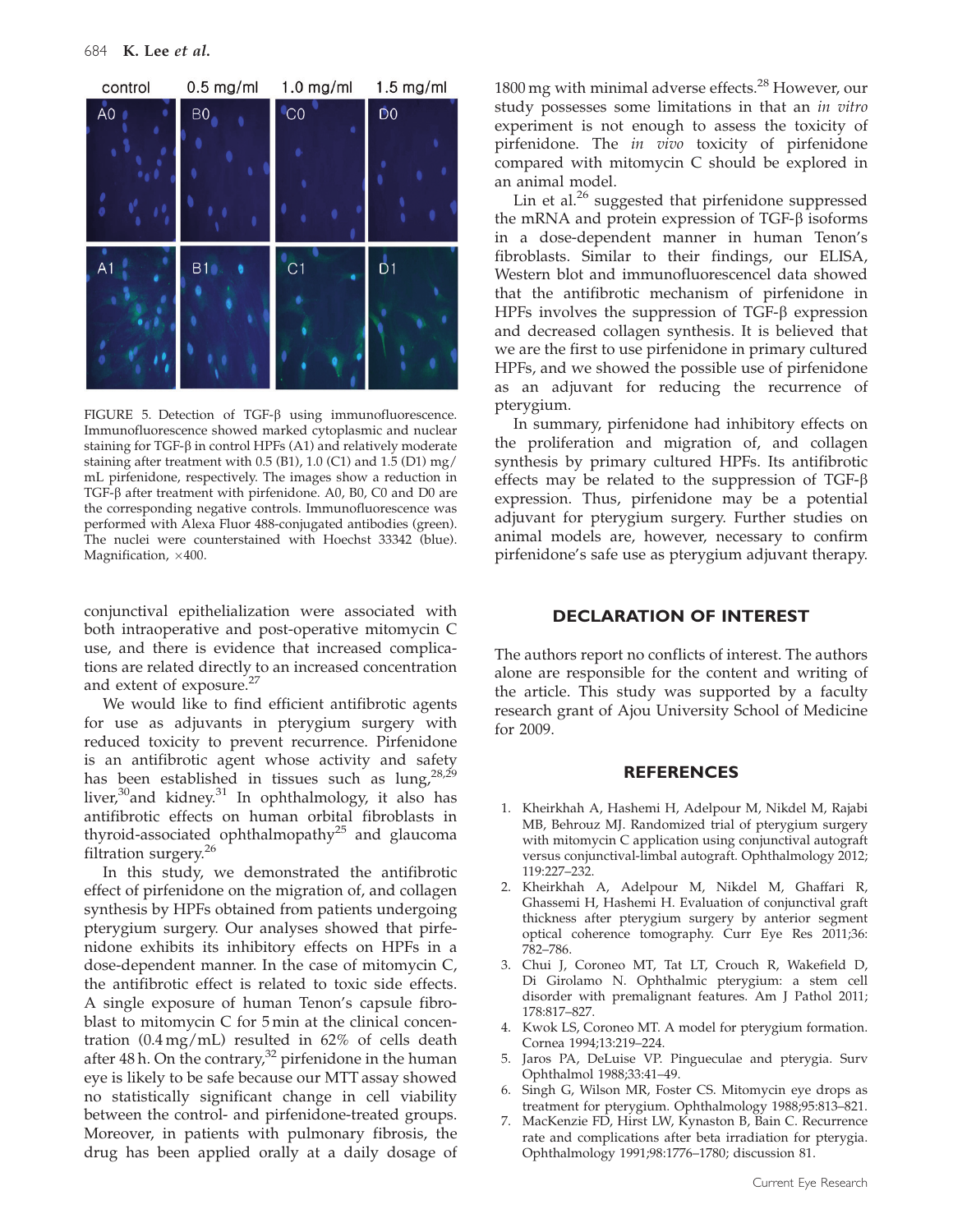- <span id="page-5-0"></span>8. Kleis W, Pico G. Thio-TEPA therapy to prevent postoperative pterygium occurrence and neovascularization. Am J Ophthalmol 1973;76:371–373.
- 9. Tan D. Conjunctival grafting for ocular surface disease. Curr Opin Ophthalmol 1999;10:277–281.
- 10. Ti SE, Tseng SC. Management of primary and recurrent pterygium using amniotic membrane transplantation. Curr Opin Ophthalmol 2002;13:204–212.
- 11. Prabhasawat P, Barton K, Burkett G, Tseng SC. Comparison of conjunctival autografts, amniotic membrane grafts, and primary closure for pterygium excision. Ophthalmology 1997;104:974–985.
- 12. Lewallen S. A randomized trial of conjunctival autografting for pterygium in the tropics. Ophthalmology 1989;96: 1612–1614.
- 13. Rao SK, Lekha T, Sitalakshmi G, Padmanabhan P. Conjunctival autograft for pterygium surgery: how well does it prevent recurrence? Ophthalmic Surg Lasers 1997; 28:875–877.
- 14. Chen PP, Ariyasu RG, Kaza V, LaBree LD, McDonnell PJ. A randomized trial comparing mitomycin C and conjunctival autograft after excision of primary pterygium. Am J Ophthalmol 1995;120:151–160.
- 15. Luanratanakorn P, Ratanapakorn T, Suwan-Apichon O, Chuck RS. Randomised controlled study of conjunctival autograft versus amniotic membrane graft in pterygium excision. Br J Ophthalmol 2006;90: 1476–1480.
- 16. Karabatsas CH, Marsh GW, Cook AM, Cook SD. Different therapeutic approaches and outcome in the treatment of pterygium. Eur J Ophthalmol 1998;8:148–152.
- 17. Tan DT, Chee SP, Dear KB, Lim AS. Effect of pterygium morphology on pterygium recurrence in a controlled trial comparing conjunctival autografting with bare sclera excision. Arch Ophthalmol 1997;115:1235–1240.
- 18. Ang LP, Chua JL, Tan DT. Current concepts and techniques in pterygium treatment. Curr Opin Ophthalmol 2007;18: 308–313.
- 19. Menghini M, Watson SL, Bosch MM. Corneal melting two weeks after pterygium excision with topical mitomycin C: successfully treated with lamellar keratoplasty and amnion membrane transplantation. Case Report Ophthalmol 2012; 3:24–29.
- 20. Oku H, Shimizu T, Kawabata T, Nagira M, Hikita I, Ueyama A, et al. Antifibrotic action of pirfenidone and prednisolone: different effects on pulmonary cytokines and growth factors in bleomycin-induced murine pulmonary fibrosis. Eur J Pharmacol 2008 20;590:400–408.
- 21. Kakugawa T, Mukae H, Hayashi T, Ishii H, Abe K, Fujii T, et al. Pirfenidone attenuates expression of HSP47

in murine bleomycin-induced pulmonary fibrosis. Eur Respir J 2004;24:57–65.

- 22. Card JW, Racz WJ, Brien JF, Margolin SB, Massey TE. Differential effects of pirfenidone on acute pulmonary injury and ensuing fibrosis in the hamster model of amiodarone-induced pulmonary toxicity. Toxicol Sci 2003; 75:169–180.
- 23. Di Sario A, Bendia E, Macarri G, Candelaresi C, Taffetani S, Marzioni M, et al. The anti-fibrotic effect of pirfenidone in rat liver fibrosis is mediated by downregulation of procollagen alpha1(I), TIMP-1 and MMP-2. Dig Liver Dis 2004;36:744–751.
- 24. Tada S, Nakamuta M, Enjoji M, Sugimoto R, Iwamoto H, Kato M, et al. Pirfenidone inhibits dimethylnitrosamineinduced hepatic fibrosis in rats. Clin Exp Pharmacol Physiol 2001;28:522–527.
- 25. Kim H, Choi YH, Park SJ, Lee SY, Kim SJ, Jou I, et al. Antifibrotic effect of Pirfenidone on orbital fibroblasts of patients with thyroid-associated ophthalmopathy by decreasing TIMP-1 and collagen levels. Invest Ophthalmol Vis Sci 2010;51:3061–3066.
- 26. Lin X, Yu M, Wu K, Yuan H, Zhong H. Effects of pirfenidone on proliferation, migration, and collagen contraction of human Tenon's fibroblasts in vitro. Invest Ophthalmol Vis Sci 2009;50:3763–3770.
- 27. Kaufman SC, Jacobs DS, Lee WB, Deng SX, Rosenblatt MI, Shtein RM. Options and adjuvants in surgery for pterygium: a report by the American Academy of Ophthalmology. Ophthalmology 2013;120:201–208.
- 28. Azuma A, Nukiwa T, Tsuboi E, Suga M, Abe S, Nakata K, et al. Double-blind, placebo-controlled trial of pirfenidone in patients with idiopathic pulmonary fibrosis. Am J Respir Crit Care Med 2005;171:1040–1047.
- 29. Raghu G, Johnson WC, Lockhart D, Mageto Y. Treatment of idiopathic pulmonary fibrosis with a new antifibrotic agent, pirfenidone: results of a prospective, open-label Phase II study. Am J Respir Crit Care Med 1999; 159:1061–1069.
- 30. Di Sario A, Bendia E, Svegliati Baroni G, Ridolfi F, Casini A, Ceni E, et al. Effect of pirfenidone on rat hepatic stellate cell proliferation and collagen production. J Hepatol 2002;37:584–591.
- 31. Hewitson TD, Kelynack KJ, Tait MG, Martic M, Jones CL, Margolin SB, et al. Pirfenidone reduces in vitro rat renal fibroblast activation and mitogenesis. J Nephrol 2001;14: 453–460.
- 32. Seong GJ, Park C, Kim CY, Hong YJ, So HS, Kim SD, et al. Mitomycin-C induces the apoptosis of human Tenon's capsule fibroblast by activation of c-Jun N-terminal kinase 1 and caspase-3 protease. Investig Ophthalmol Vis Sci 2005; 46:3545–3552.